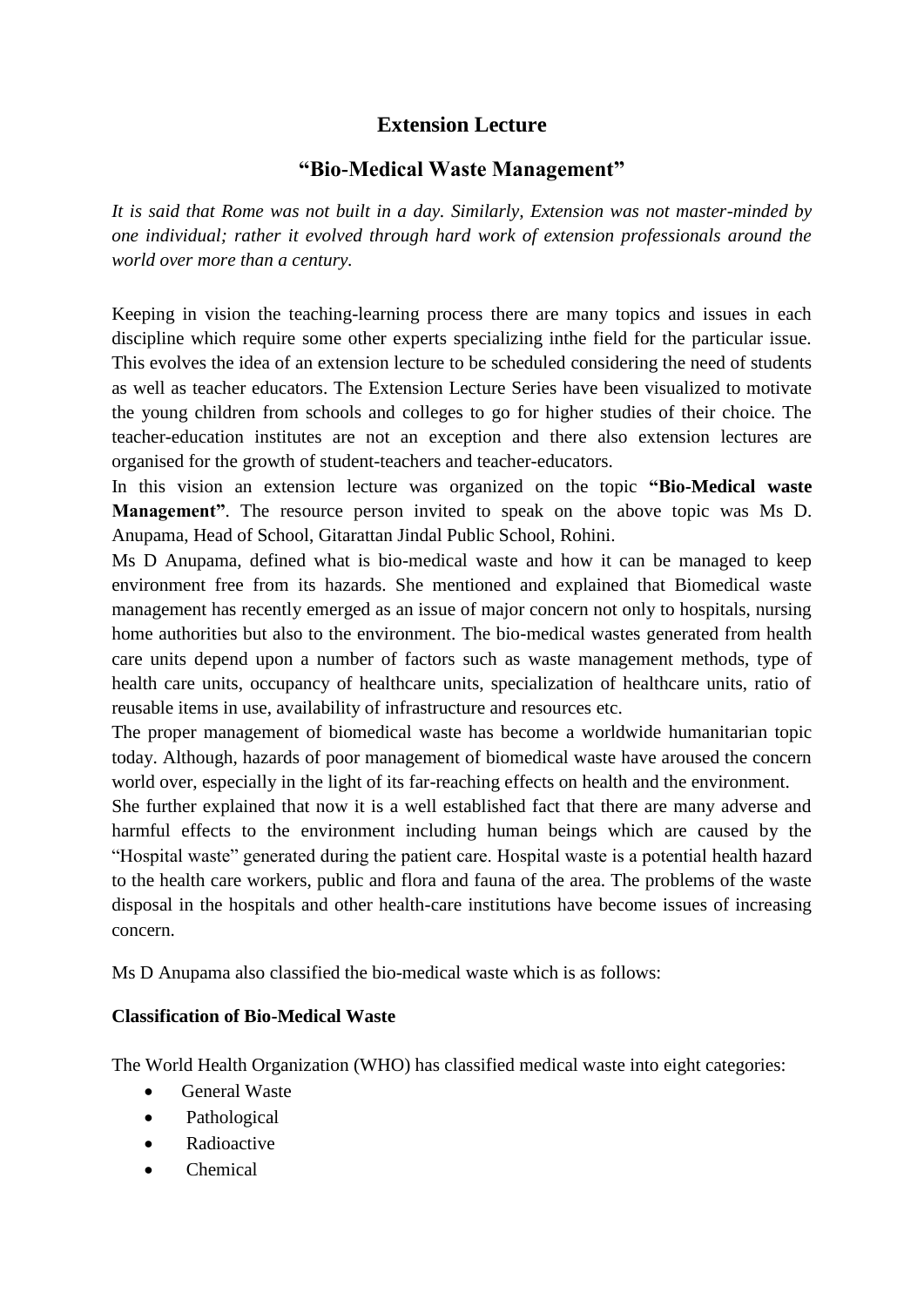- Infectious to potentially infectious waste
- Sharps
- Pharmaceuticals
- Pressurized containers

After discussing about the types of waste, she talked about the sources from which this waste is produced in the environment classifying them into two types- major sources and minor sources which are as follows:

### **Sources of Biomedical Waste**

Hospitals produce waste, which is increasing over the years in its amount and type. The hospital waste, in addition to the risk for patients and personnel who handle them, also poses a threat to public health and environment.

### **Major Sources**

- Govt. hospitals/private hospitals/nursing homes/ dispensaries.
- Primary health centers.
- Medical colleges and research centers/ paramedic services.
- Veterinary colleges and animal research centers.
- Blood banks/mortuaries/autopsy centers.
- Biotechnology institutions.
- Production units.

#### **Minor Sources**

- Physicians/ dentists' clinics
- Animal houses/slaughter houses.
- Blood donation camps.
- Vaccination centers.
- Acupuncturists/psychiatric clinics/cosmetic piercing.
- Funeral services.
- Institutions for disabled persons

Next, the problems relating to biomedical waste were discussed. A major issue related to current Bio-Medical waste management in many hospitals is that the implementation of Bio-Waste regulation is unsatisfactory as some hospitals are disposing the waste in a haphazard, improper and indiscriminate manner. Lack of segregation practices, results in mixing of hospital wastes with general waste making the whole waste stream hazardous. Inappropriate segregation ultimately results in an improper method of waste disposal which poses a big problem for the environment and human survival.

Inadequate Bio-Medical waste management thus will cause environmental pollution, unpleasant smell, growth and multiplication of vectors like insects, rodents and worms and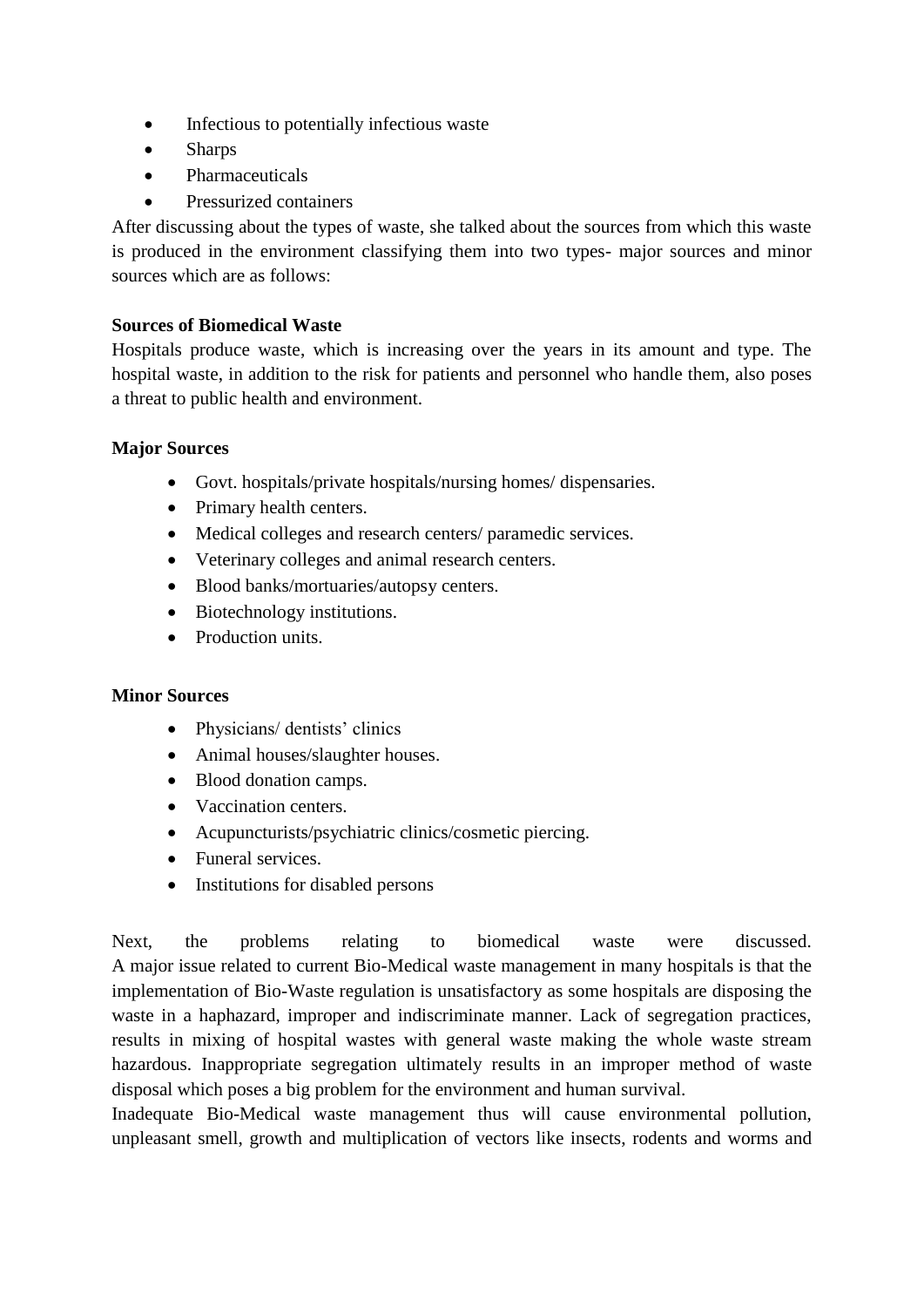may lead to the transmission of diseases like typhoid, cholera, hepatitis and AIDS through injuries from syringes and needles contaminated with human.

Various communicable diseases, which spread through water, sweat, blood, body fluids and contaminated organs, are important to be prevented. The Bio Medical Waste scattered in and around the hospitals invites flies, insects, rodents, cats and dogs that are responsible for the spread of communication disease like plague and rabies. Rag pickers in the hospital, sorting out the garbage are at a risk of getting tetanus and HIV infections. The recycling of disposable syringes, needles, IV sets and other article like glass bottles without proper sterilization are responsible for Hepatitis, HIV, and other viral diseases. It becomes primary responsibility of Health administrators to manage hospital waste in most safe and ecofriendly manner.

## **Need of Biomedical Waste Management in Hospitals**

The reasons due to which there is great need of management of hospitals waste such as:

- Injuries from sharps leading to infection to all categories of hospital personnel and waste handler.
- No socomial infections in patients from poor infection control practices and poor waste management.
- Risk of infection outside hospital for waste handlers and scavengers and at time general public living in the vicinity of hospitals.
- Risk associated with hazardous chemicals, drugs to persons handling wastes at all levels.
- "Disposable" being repacked and sold by unscrupulous elements without even being washed.
- Drugs which have been disposed of, being repacked and sold off to unsuspecting buyers.
- Risk of air, water and soil pollution directly due to waste, or due to defective incineration emissions and ash.

## **Process of Biomedical Waste**

There is a big network of Health Care Institutions in India. The hospital waste like body parts, organs, tissues, blood and body fluids along with soiled linen, cotton, bandage and plaster casts from infected and contaminated areas are very essential to be properly collected, segregated, stored, transported, treated and disposed of in safe manner to prevent nosocomial or hospital acquired infection. The process follows the below given steps:

- Waste collection
- Segregation
- Transportation and storage
- Treatment & Disposal
- Transport to final disposal site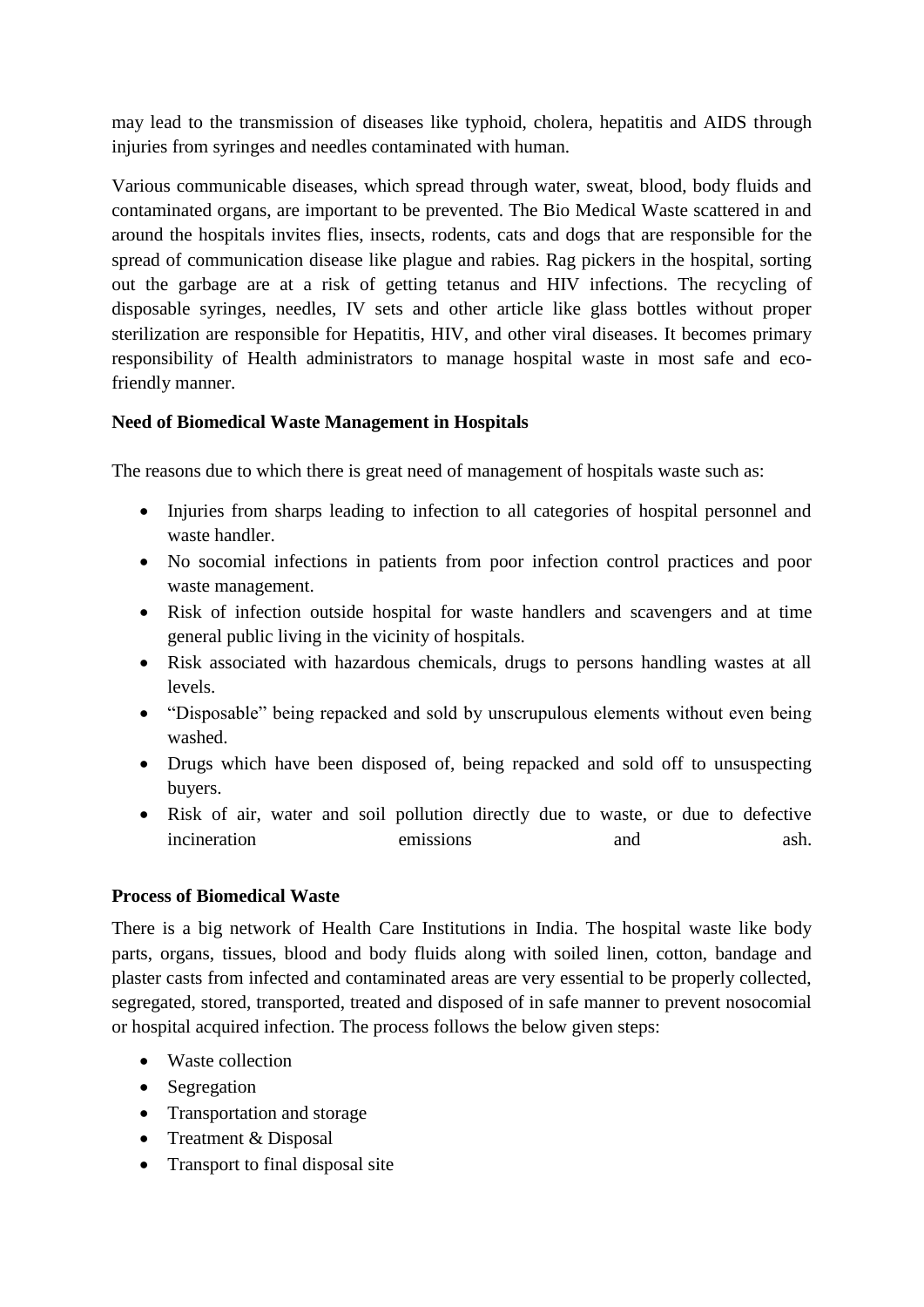• Final disposal

## **Biomedical Waste Treatment and Disposal**

Health care waste is a heterogeneous mixture, which is very difficult to manage as such. But the problem can be simplified and its dimension reduced considerably if a proper management system is planned.

### **Incineration Technology**

This is a high temperature thermal process employing combustion of the waste under controlled condition for converting them into inert material and gases. Incinerators can be oil fired or electrically powered or a combination thereof. Broadly, three types of incinerators are used for hospital waste: multiple hearth type, rotary kiln and controlled air types. All the types can have primary and secondary combustion chambers to ensure optimal combustion. These are refractory lined**.**

### **Non-Incineration Technology**

Non-incineration treatment includes four basic processes: thermal, chemical, irradiative, and biological. The majority of non-incineration technologies employ the thermal and chemical processes. The main purpose of the treatment technology is to decontaminate waste by destroying pathogens. Facilities should make certain that the technology could meet state criteria for disinfection.

#### **Autoclaving**

- The autoclave operates on the principle of the standard pressure cooker.
- The process involves using steam at high temperatures.
- The steam generated at high temperature penetrates waste material and kills all the micro organism
- These are also of three types: Gravity type, Pre-vacuum type and Retort type.

#### **Microwave Irradiation**

- The microwave is based on the principle of generation of high frequency waves.
- These waves cause the particles within the waste material to vibrate, generating heat.
- This heat generated from within kills all pathogens.

#### **Chemical Methods**

1 % hypochlorite solution can be used for chemical disinfection.